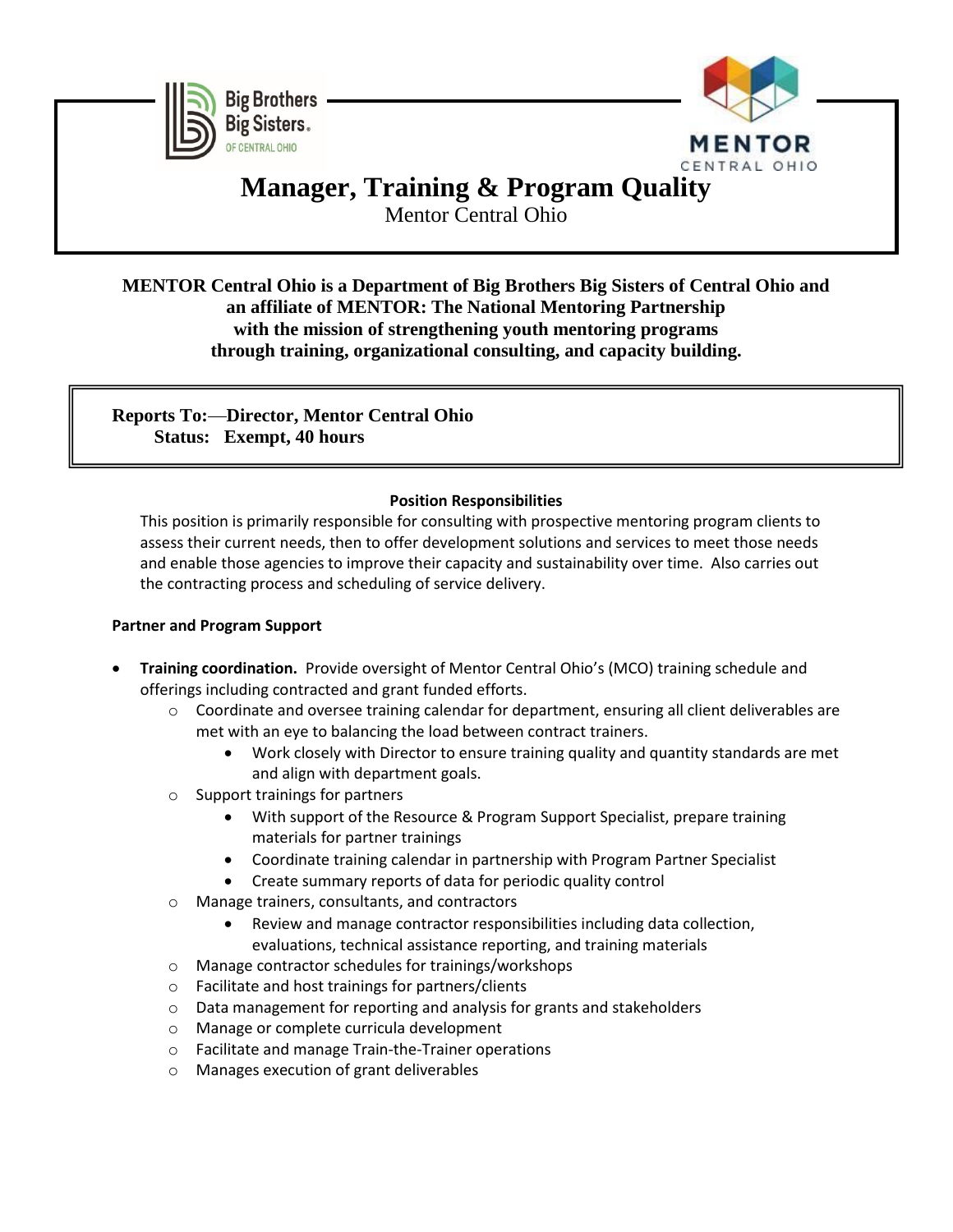#### **Manage Partner and Client Relationships**

- **Relationship Management.** Develop, manage, and sustain relationships with current and potential program clients, working closely with Director.
	- $\circ$  Based on strategic plan for outreach, provide information and cultivate prospective clients through consulting, training and other services, guided by national best practice standards. Assist in the development of new and emerging mentoring programs or support existing client and partner agencies in strengthening their programs.
	- $\circ$  Promote and support the completion of quality mentoring self-assessment tools with client and partner agencies.
	- $\circ$  Plan and facilitate periodic meetings or trainings to increase awareness of the benefits of mentoring and reach interested parties to share evidence-based practices and resources at the local and state level
	- $\circ$  Create and negotiate partner contracts and coordinate activities including identifying goals and timelines.
	- $\circ$  Ensure that all contractual or grant requirements are met and adhered to. Gather data from agencies that demonstrates increased impact and sustainability.

#### **Consulting and Technical Assistance**

- o **Monitor and Manage the National Mentoring Resource Center**
	- Complete all required documents and forms for grant deliverable
	- Assign and manage contractor relationships and consulting based on Elements of Effective Practice in addition to other best practices
	- Monitor contractor technical assistance for fidelity and effectiveness
	- Ensure all deliverables are met
	- Complete provider reports at conclusion of grant term
	- Monitor technical assistance providers applications and onboarding annually
- o Facilitate Elements of Effective Practice Workshops for Partner and Client agencies
- o Create resources for partner/client organizations based on best practices
- o Review research for up-to-date information on the mentoring movement

#### **Relationship with MENTOR: The National Mentoring Partnership**

- $\circ$  Manage and maintain relationships with other Affiliates across the MENTOR network
- o Serve on appropriate committees
- $\circ$  Communicate via the MENTOR Hub with the Affiliate network and MENTOR National regarding offerings, updates, resources, collaborations, and questions regarding the mentoring movement

#### *Position Standards*

- **Customer Focus**  Able to build strong working relationships with internal and/or external customers; identify unexpressed customer needs and potential products/services to meet those needs; independently anticipate and meet customer needs; prioritize work in alignment with the needs of the customer; use customer knowledge and feedback to improve own work results.
- **Influencing –** Able to persuade and enlist others' support in accomplishing objectives; effectively "sell" own ideas/work to others; use data or logic to influence others; develop effective working relationships with others who can help promote acceptance of own ideas; use different influence approaches as appropriate.
- **Interpersonal Savvy** Relates well to the full range of stakeholders inside and outside the organization; builds appropriate rapport; listens; builds constructive and effective relationships; uses diplomacy and tact; truly values people.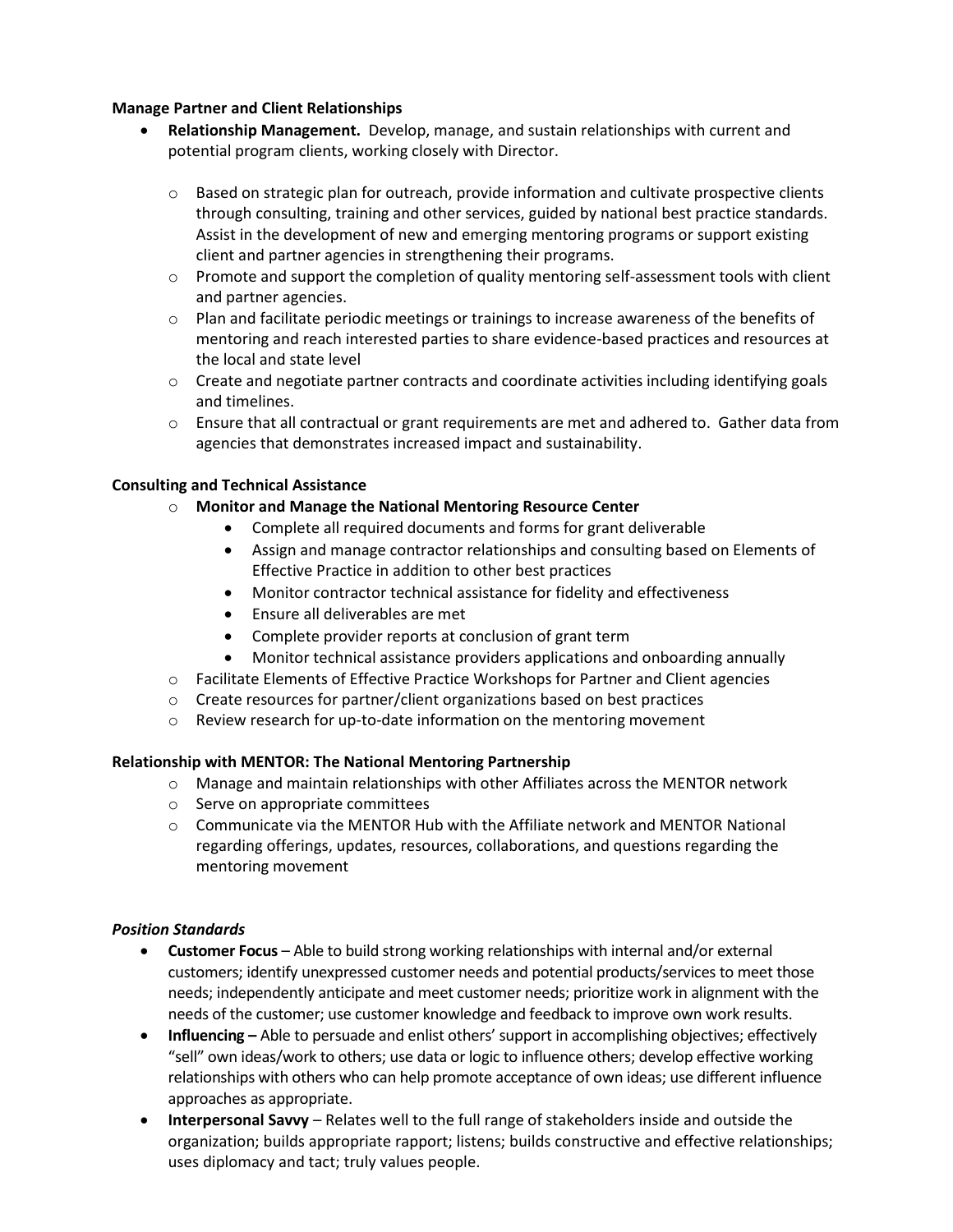- **Team Player -** Effective performers are team oriented. They identify with the larger organizational team and their role within it. They share resources, respond to requests from other parts of the organization, and support larger legitimate organizational agendas as more important than local or personal goals.
- **Creativity & Innovation** Able to generate creative ideas to solve problems and improve work methods; apply novel approaches to situations; independently apply professional expertise in ways that are unique or innovative; collaborate with team members to brainstorm creative approaches; rethink situations to create new opportunities or overcome obstacles.
- **Approachability-** Is easy to approach and talk to; spends the extra effort to put others at ease; can be warm, pleasant, and gracious; is sensitive to and patient with the interpersonal anxieties of others; builds rapport well; is a good listener.
- **Organizing and Planning** Effective performers have a strong organizing and planning skills that allow them to be highly productive and efficient. They manage their time wisely and effectively prioritize multiple, competing tasks. They plan, organize and actively manage meetings for maximum productivity.
- **Relationship Building** Able to deal effectively with people in order to get work accomplished; adjust own interpersonal approach to fit the interpersonal style/needs of others; recognize the impact of one's behavior on others; utilize technical and business contacts to meet job responsibilities; network to reach specific influential people.
- **Strategic thinking -** Effective performers act with the future in mind. They plan for and make decisions within the framework of the enterprise's strategic intent. They know and understand the factors influencing strategy (e.g., core competence, customers, competition, and the organization's current strengths and limitations.) They consider future impact when weighing decisions.

# *Position Requirements*

- Must have 3 5 years' experience in the non-profit sector creating and managing sustainable programs, assessing needs and/ or consulting with organizations to improve results.
- Bachelor's degree required (business development, non-profit program management, human services/education experience) Knowledge of youth mentoring and its benefits is preferred.
- Must be willing to work 40 hours / week or more as needed including daytime, with some evening and weekends
- Must be willing and comfortable working with diverse populations and in diverse areas of the city
- Must have road-worthy transportation, valid driver's license and insurance to meet job responsibilities
- Must be willing to periodically travel throughout the state of Ohio (which could occasionally result in an overnight stay) to fulfill out-of-town contract services
- Must have intermediate skills in Zoom, GoToWebinar, Microsoft Office, Excel, PowerPoint, Word, Outlook / email. Experience with a Customer Relations Management tracking system like Salesforce and GoToMeeting / virtual meeting tools a plus

To help achieve the mission of the agency, staff may have to assume additional tasks and responsibilities as assigned by the Director of Mentor Center Ohio and/or CEO/President of Big Brothers Big Sisters or designee.

This job description should not be interpreted as an employment contract. The Agency reserves the right to unilaterally and periodically modify this job description as is consistent with its goals and objectives.